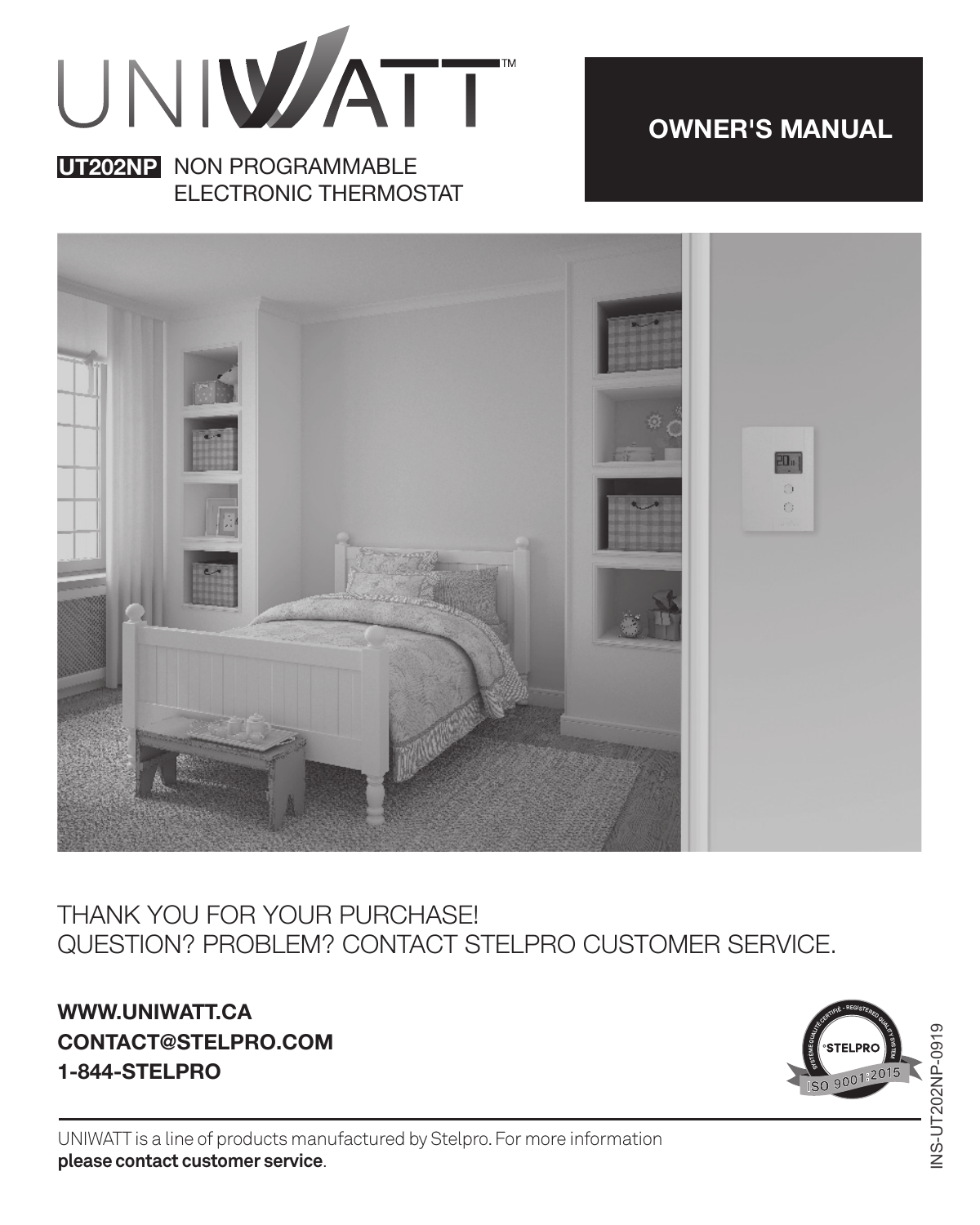### **WARNING**



Before installing and operating this product, the owner and/or installer must read, understand and follow these instructions and keep them handy for future reference. If these instructions are not followed, the warranty will be considered null and void and the manufacturer deems no further responsibility for this product. Moreover, the

following instructions must be adhered to in order to avoid personal injuries or property damages, serious injuries and potentially fatal electric shocks. All electric connections must be made by a qualified electrician, according to the electric and building codes effective in your region. Do NOT connect this product to a supply source other than 120 VAC to 240 VAC, and do not exceed the load limits specified. Protect the heating system with the appropriate circuit breaker or fuse. You must regularly clean dirt accumulations on the thermostat. Do NOT use fluid to clean thermostat air vent. Do not install thermostat in a wet place. However, installing it in isolated walls is allowed.

**Note:** When a part of the product specification must be changed to improve operability or other functions, priority is given to the product specification itself. In such instances, the instruction manual may not entirely match all the functions of the actual product. Therefore, the actual product and packaging, as well as the name and illustration, may differ from the manual. The screen/LCD display shown as an example in this manual may be different from the actual screen/LCD display.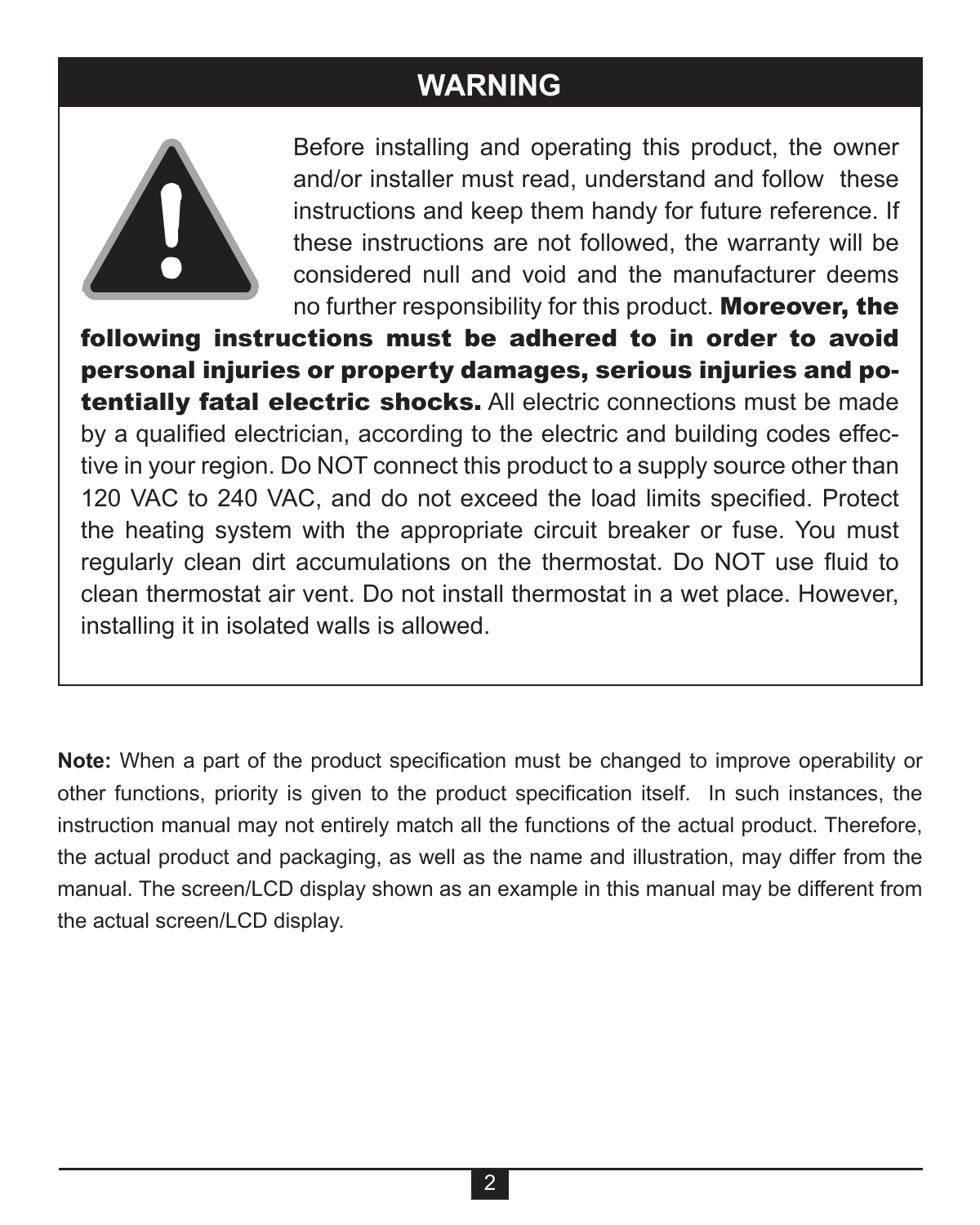## **DESCRIPTION**

The UT202NP electronic thermostat can be used to control electric baseboards or convectors. It keeps the temperature of a room at the requested set point with a high degree of accuracy. This product is designed for installations with electrical current - with a resistive load - ranging from 1.25 A to 8.3 A (120-240 VAC). It possesses a user-friendly interface. Furthermore, it gives you the possibility to control the temperature of a room with great precision.

#### **THIS THERMOSTAT IS NOT COMPATIBLE WITH THE FOLLOWING IN-STALLATIONS:**

- electrical current higher than 8.3 A with a resistive load (2000 W  $\omega$  240 VAC and 1000 W @ 120 VAC);
- electrical current lower than 1.25 A with a resistive load (300 W @ 240 VAC and 150 W @ 120 VAC);
- fan heaters;
- central heating system.

#### **PARTS SUPPLIED:**

- one (1) thermostat with a door on the front;
- two (2) mounting screws:
- two (2) twist-on wire connectors suitable for copper wires.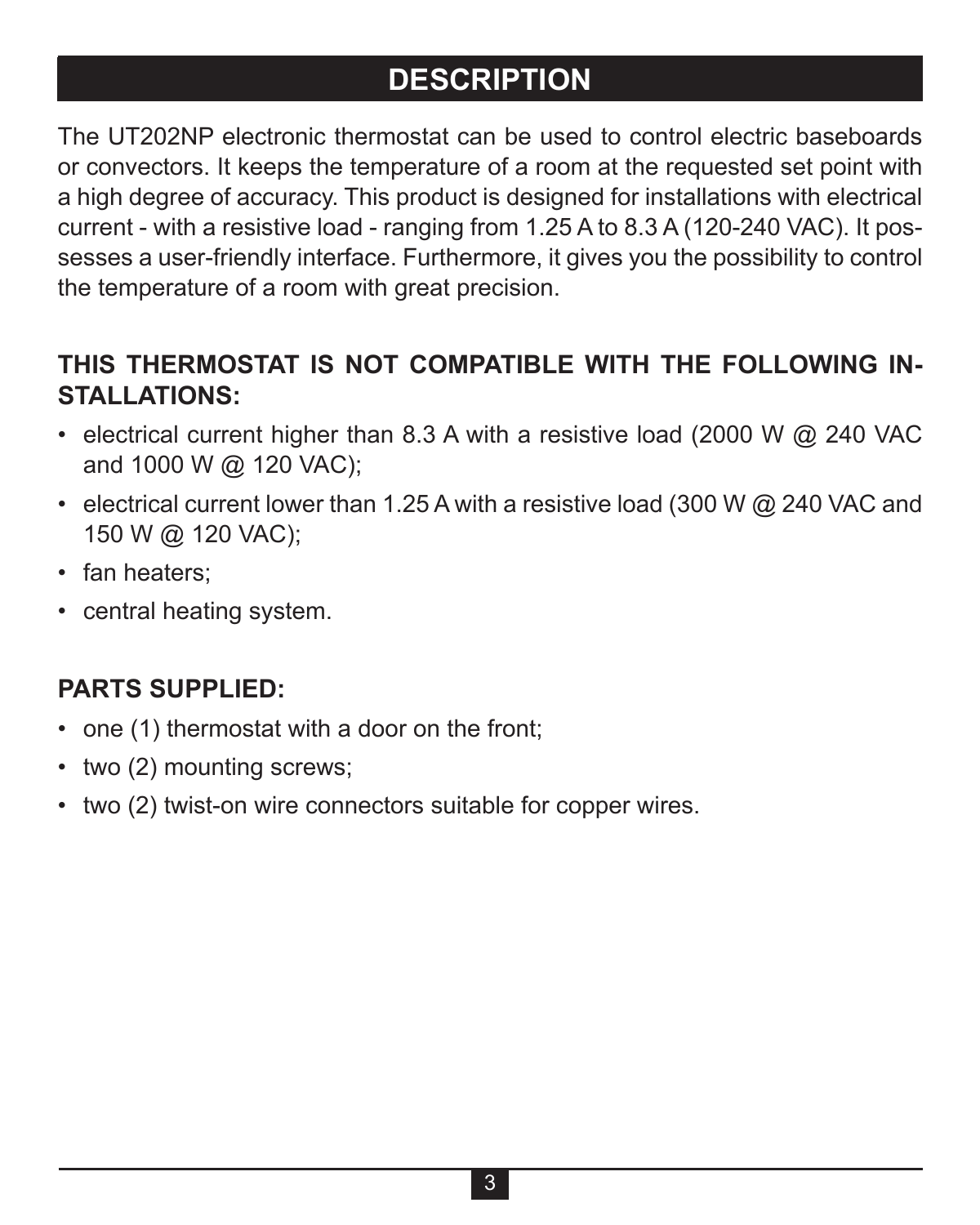## **INSTALLATION**

#### **SELECTION OF THE THERMOSTAT LOCATION**

The thermostat must be mounted to a connection box on a wall facing the heating unit, at around 1.5 m (5 feet) above the floor level, on a section of the wall exempt from pipes or air ducts.

Do not install the thermostat in a location where temperature measurements could be altered. For example:

- close to a window, on an external wall, or close to a door leading outside;
- exposed directly to the light or heat of the sun, a lamp, a fireplace or any other heat source;
- close or in front of an air outlet;
- close to concealed ducts or a chimney; and
- in a location with poor air flow (e.g. behind a door), or with frequent air drafts (e.g. head of stairs).

#### **THERMOSTAT MOUNTING AND CONNECTION**

- 1. A Cut off power supply on lead wires at the electrical panel in order to avoid any risk of electric shock.
- 2. Ensure that the air vents of the thermostat are clean and clear of any obstruction.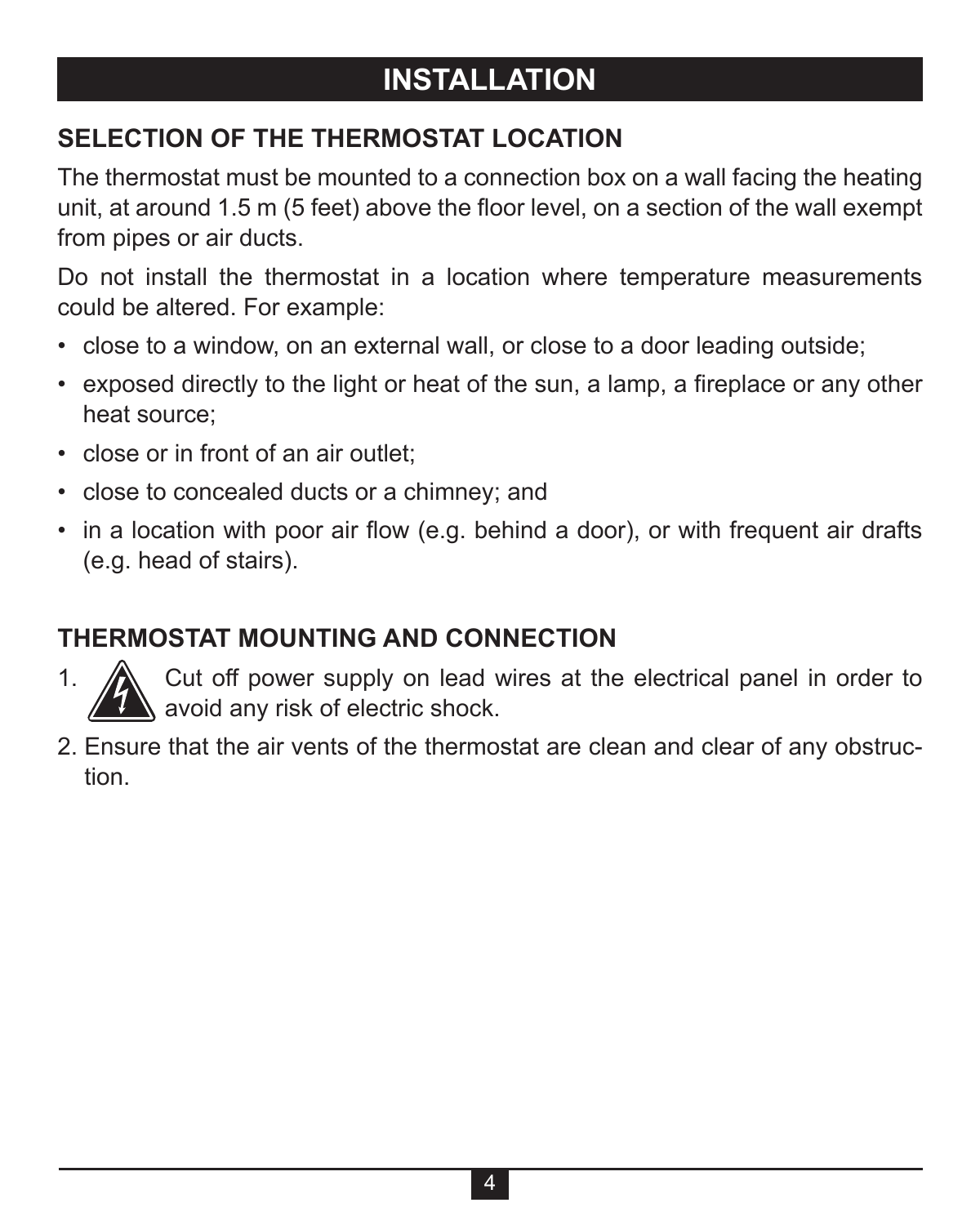3. Make the electrical connections using the supplied twist-on wire connectors. When making the connection with aluminum wire, make sure that you are using connectors identified CO/ALR. Please note that the thermostat wires do not have polarity. Therefore, the way they are connected is not important.

#### **2-WIRE INSTALLATION**



#### **4-WIRE INSTALLATION**

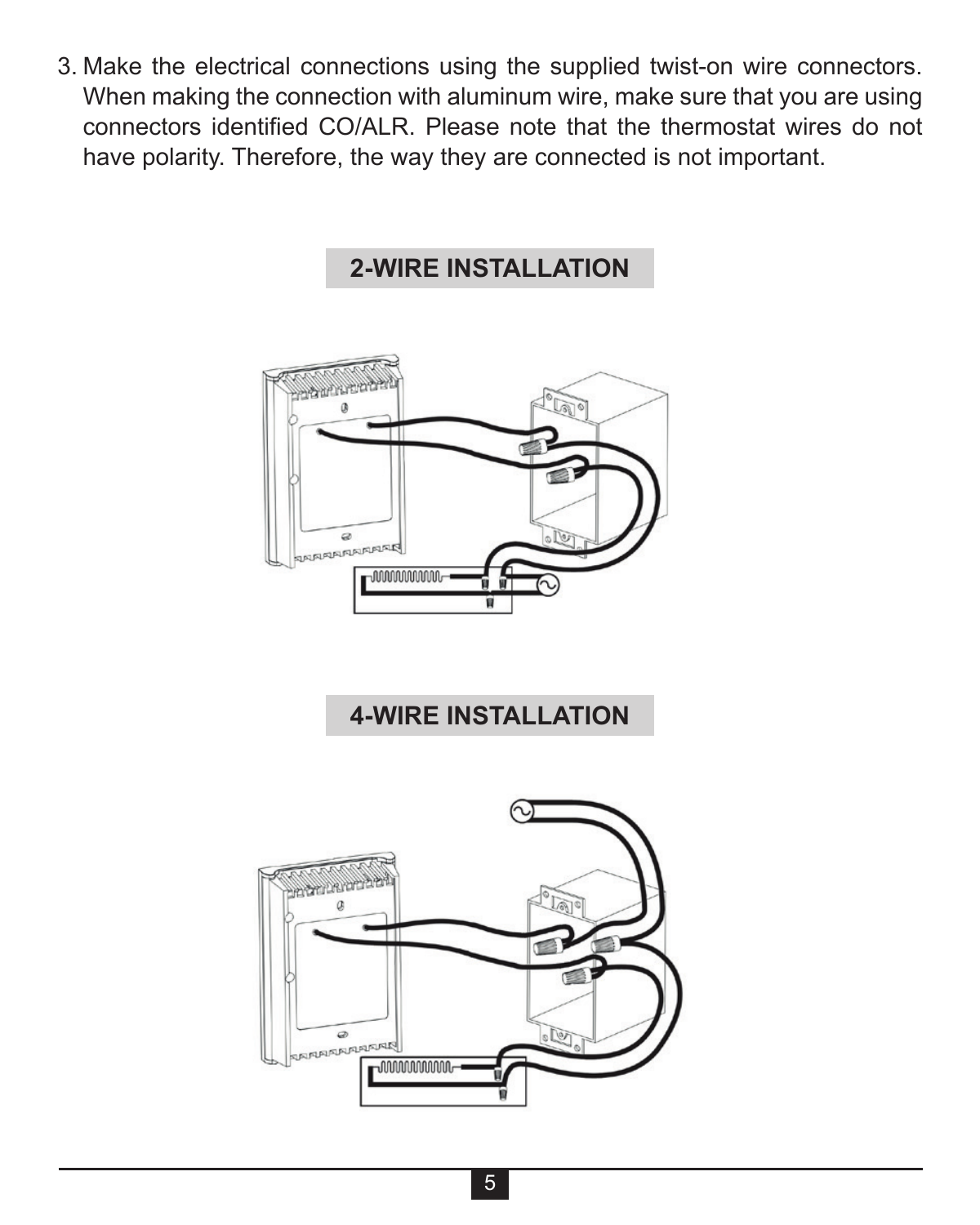- 4. Open the door with your hand or by using a flat screw driver.
- a. With hand: open by freeing the door at the top right corner of the thermostat.

b. Using a flat screw driver: insert the screw driver in the side slot at the top right corner of the thermostat and turn delicately until the door is freed.



- 5. Place all the wires inside the electrical box.
- 6. Fix the thermostat to the electrical box using the two screws provided.



- 7. Close the thermostat door.
- 8. Turn on the power.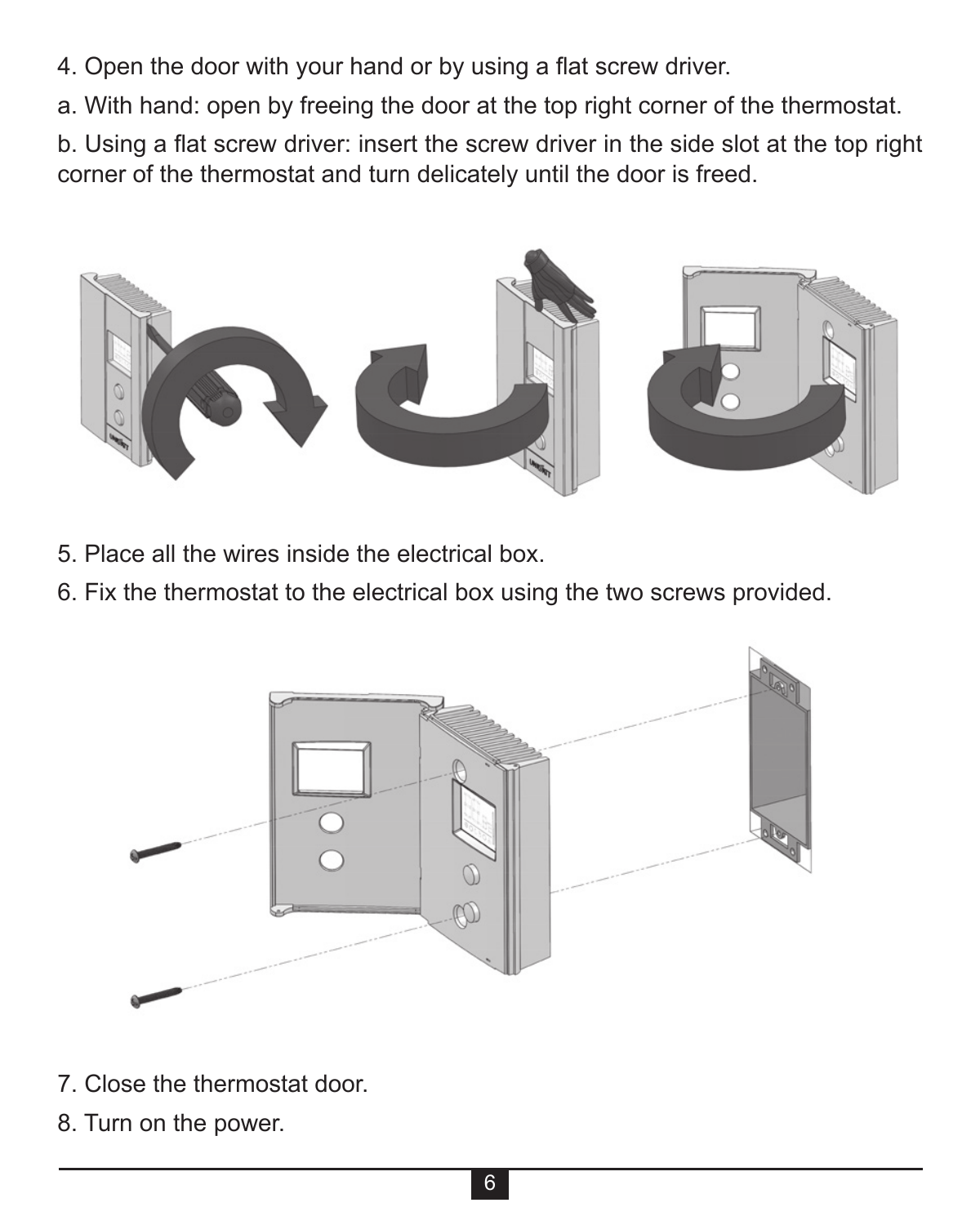## **OPERATION**



#### **TEMPERATURE SET POINTS**

The figures displayed above the pictogram indicate the temperature set point. It can be displayed in degrees Celsius or Fahrenheit (see "Display in degrees Celsius/ Fahrenheit").

To adjust the set point, just press down the top button to increase the value, or the bottom button to decrease it. Set points can be adjusted by increments of 0.5°C (1°F). To quickly scroll through the set point values, press and hold down the button. The minimum set point is 3°C (37°F), and the maximum set point is 30°C (86°F). When you press a button the current set point is shown and the  $\mathbb C$  flashes. You can turn off the thermostat by lowering the set point below 3°C (37°F). The set point value displayed will be --.-, and heating system start up will be impossible.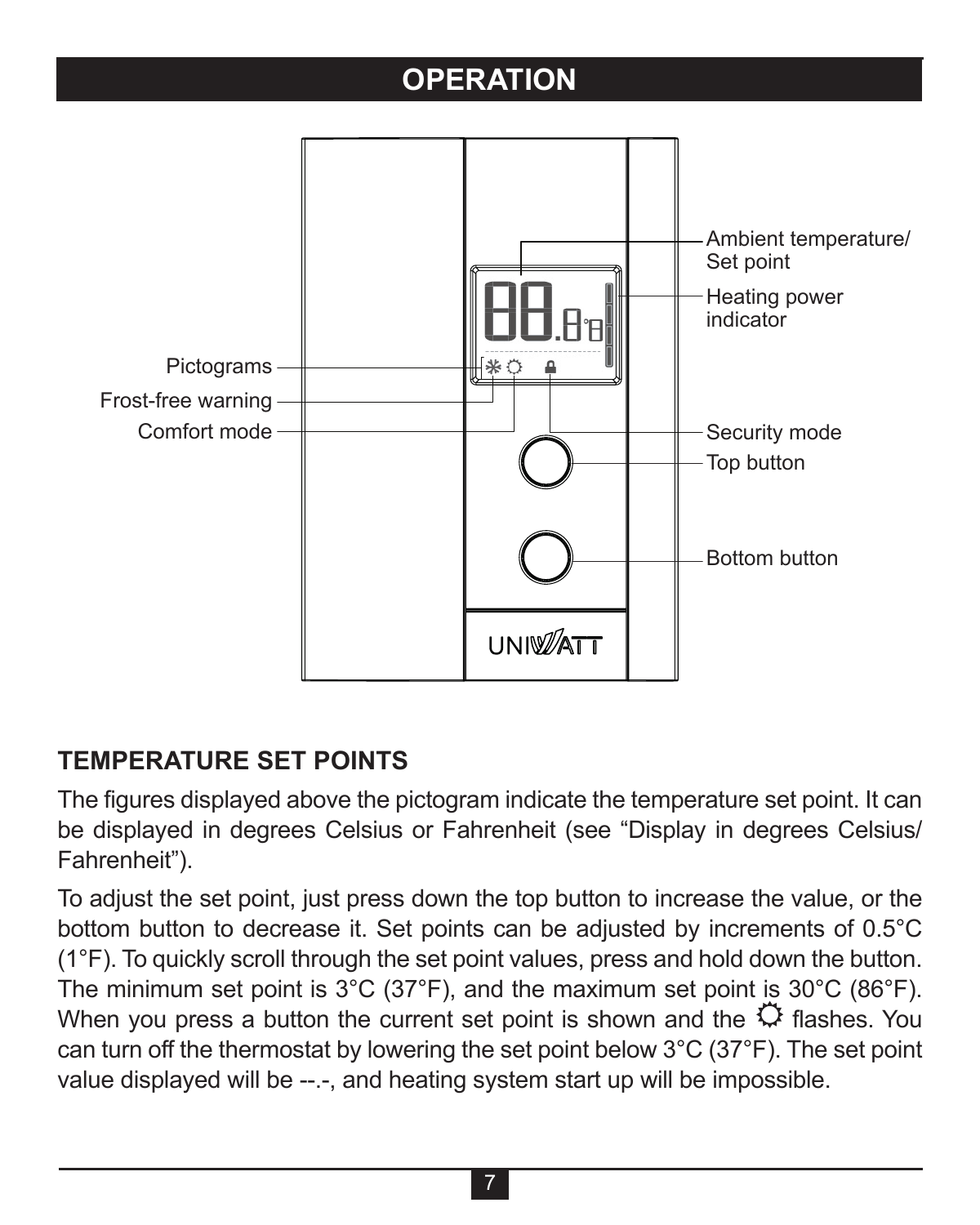#### **DISPLAY IN EITHER DEGREES CELSIUS/FAHRENHEIT**

The thermostat can display the ambient temperature and the set point in degrees Celsius (standard factory setting) or Fahrenheit.

- 1. To switch from degrees Celsius to degrees Fahrenheit and vice versa, simultaneously press down the two buttons for 3 seconds. Once the three seconds are over the °C or °F symbol will flash. Release the buttons.
- 2. Press down the top button to switch from the degrees Celsius to the degrees Fahrenheit, and conversely. The degree Celsius or Fahrenheit symbol will be displayed.
- 3. When the adjustment is completed, release the buttons and wait for 5 seconds to exit the adjustment function.

#### **HEATING POWER INDICATOR**

The level of power used to maintain the temperature at the set point is expressed as a percentage indicated by the number of bars in the thermometer displayed. The heating power used is displayed as follows:

```
4 \text{ hars} = 75\% \text{ to } 100\%3 bars = 50% to 75%
2 bars = 25% to 50%
1 har = 1\% to 25\%0 \text{ bar} = \text{no heat}
```
## **FROST-FREE WARNING**

The Snowflake icon is displayed when the temperature set point is between 3°C (37°F) and 5°C (41°F). A minimum temperature will be maintained to ensure frost control.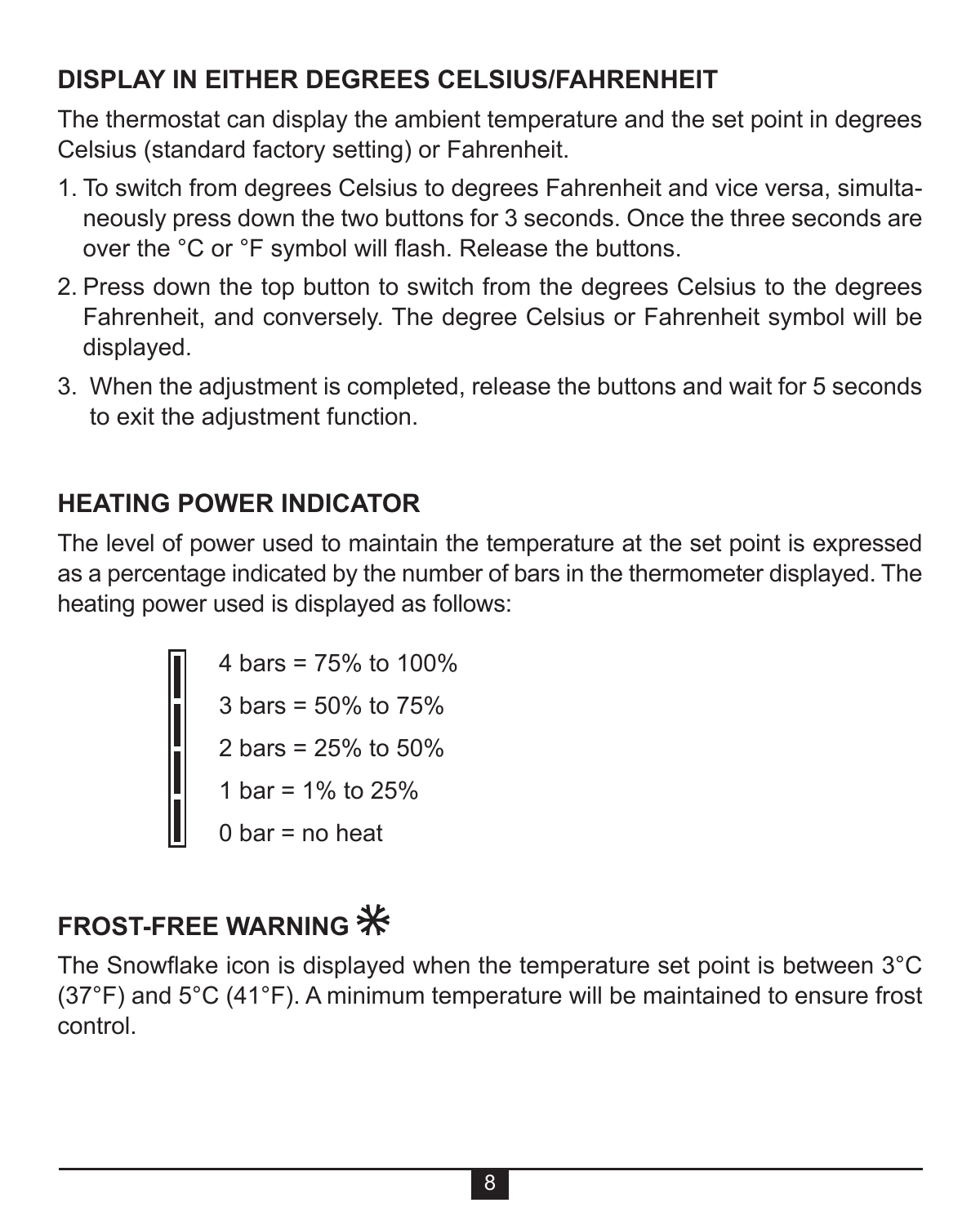# **SECURITY MODE**

It is possible to impose a maximum temperature set point by activating this mode. Then, it becomes impossible to exceed this set point, regardless of the current mode (Day/Night). However, it is still possible to lower the set point at your discretion.

#### PROCEDURES TO ACTIVATE THE SECURITY MODE

- 1. To activate the Security option, adjust the set point to the desired maximum temperature.
- 2. Simultaneously press down the two buttons for more than 13 seconds, until the **in** icon appears (note that the °C or °F symbol will blink after 3 seconds, but continue to keep both buttons pressed down).
- 3. Release the buttons. The thermostat is now locked.

#### PROCEDURES TO DEACTIVATE THE SECURITY MODE

- 1. To deactivate the Security mode, start by cutting off the thermostat power at circuit breaker and wait at least 20 seconds.
- 2. Turn the thermostat power back on and the  $\blacksquare$  icon will blink for a maximum of 5 minutes.
- 3. Simultaneously press down both buttons for 13 seconds. After 13 seconds, the  $\blacksquare$ icon will disappear and the degrees symbol (°C or °F) will stop blinking, indicating that the Security mode is deactivated. Release the buttons.

#### **PARAMETERS SAVING AND POWER FAILURES**

The thermostat saves some parameters in a non-volatile memory to be able to recover them after being shut off (a power failure, for example). These parameters are the set point, the state of the Security mode, the maximum symbol of the Security mode and the Celsius/Fahrenheit symbol. These parameters are saved every minute if any changes are made.

The Security mode is reactivated if it was previously activated. However, the icon will blink for 5 minutes, during which it is possible to deactivate the Security mode by pressing down both buttons simultaneously for 13 seconds. If this is not done, the Security mode will remain activated and the icon will stop blinking.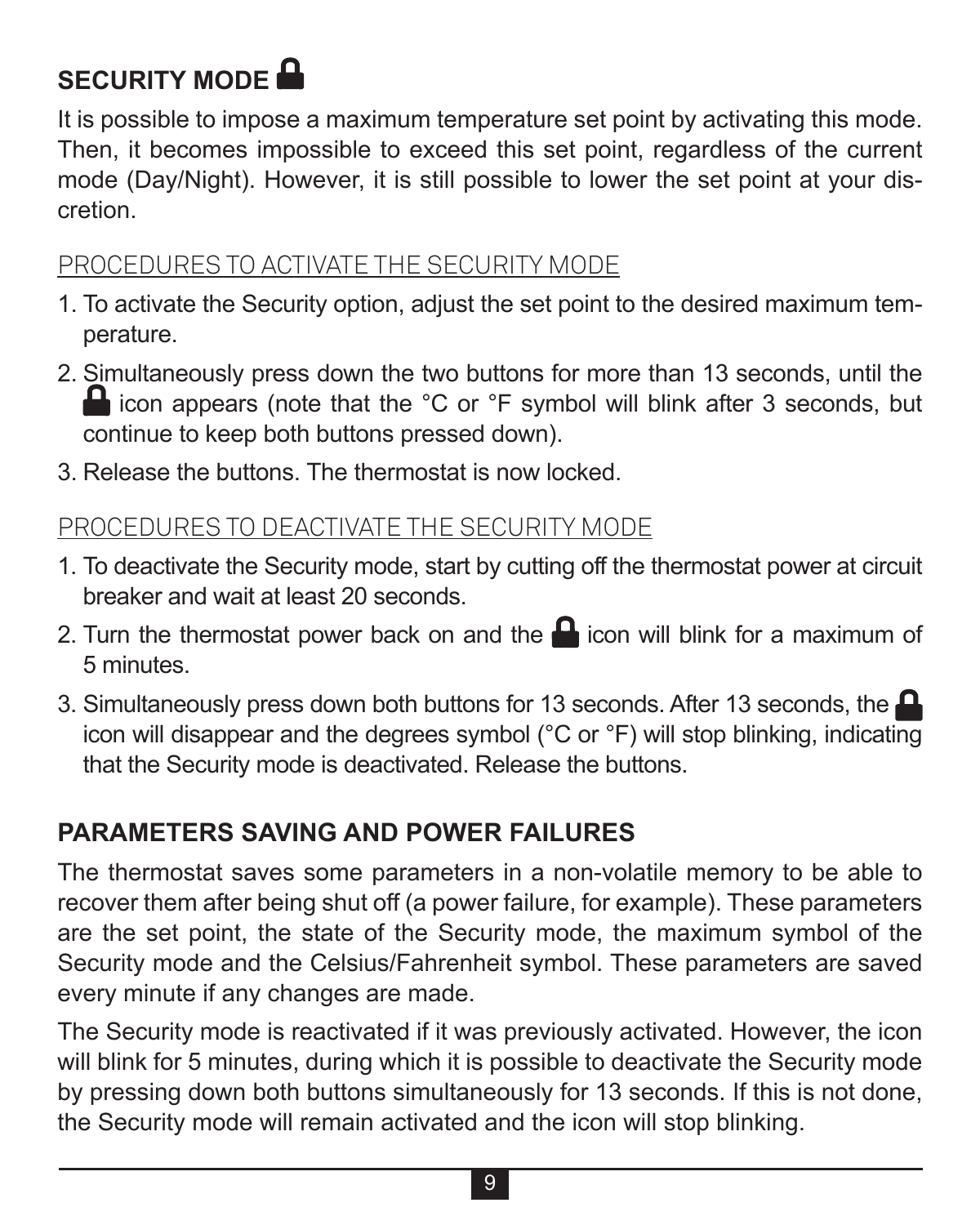## **TROUBLESHOOTING**

| <b>PROBLEM</b>                                                        | <b>DEFECTIVE PART OR PART TO CHECK</b>                                                                                                                                                                                                           |
|-----------------------------------------------------------------------|--------------------------------------------------------------------------------------------------------------------------------------------------------------------------------------------------------------------------------------------------|
| The thermostat is hot.                                                | In normal operating conditions, the thermostat<br>٠<br>housing may become hot to the touch. That is normal<br>and will not affect the effective operation of the thermostat.                                                                     |
| Heating is always on.                                                 | Check if the thermostat is properly connected.<br>Refer to the installation section.                                                                                                                                                             |
| Heating does not run even<br>if the thermostat indicates<br>it is on. | Check if the thermostat is properly connected.<br>$\bullet$<br>Refer to the installation section.                                                                                                                                                |
| The display does not turn on.                                         | Check if the thermostat is properly connected.<br>$\bullet$<br>Refer to the installation section.<br>Check the power supply at the electrical panel.<br>Check if the heating unit has a switch. If so, ensure<br>that this switch is turned on.  |
| The display turns off a few<br>minutes and then turns on<br>again.    | The thermal protection of the heating unit has opened due<br>٠<br>to overheating. Check if the heating unit is in good condi-<br>tion of operation and that clearance around the appliance is<br>according to the manufacturer's specifications. |
| The display has low contrast<br>when heating is on.                   | The load is lower than the minimum load. Install a heating<br>unit that is within the load limits of the thermostat.                                                                                                                             |
| The displayed ambient<br>temperature is incorrect.                    | Check the presence of an air stream or a heat source near<br>the thermostat, and correct the situation.                                                                                                                                          |
| The display indicates E1,<br>E2 or E4.                                | Faulty thermal sensor. Contact the customer service.<br>$\bullet$                                                                                                                                                                                |
| The display indicates E3                                              | Defective part or needs verification.<br>$\bullet$<br>Potential overheating of the thermostat. Check if the<br>$\bullet$<br>installed load respects the maximum load. If that is the<br>case, contact customer service.                          |
| Weak luminosity of the<br>display.                                    | • Possibility of a bad contact. Check thermostat wirings.<br>Refer to the installation section.                                                                                                                                                  |

N.B. If you are unable to solve the problem after having verified these points, please communicate with our customer service. Consult **www.stelpro.com** for the phone numbers.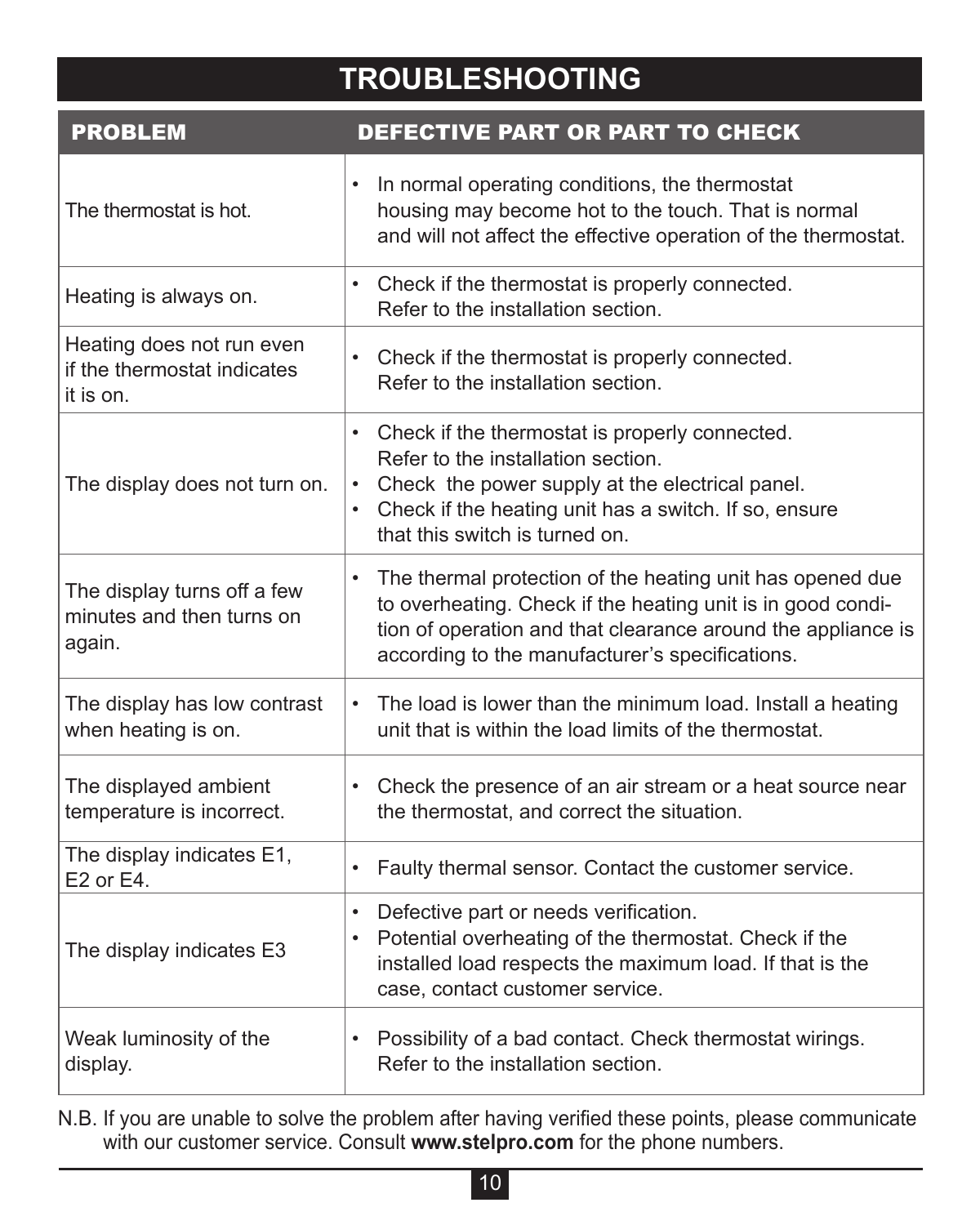## **TECHNICAL SPECIFICATIONS**

| <b>VOLTAGE AND LOAD</b> |                       |                      |                      |  |
|-------------------------|-----------------------|----------------------|----------------------|--|
| PRODUCT CODE            | <b>SUPPLY VOLTAGE</b> | <b>LOAD AT 120 V</b> | <b>LOAD AT 240 V</b> |  |
|                         | <b>VOLTS</b>          | <b>WATTS</b>         | <b>WATTS</b>         |  |
| UT202NP                 | 120-240               | 150-1000             | 300-2000             |  |

| Load control type                                    | Resistive                                                                          |
|------------------------------------------------------|------------------------------------------------------------------------------------|
| Frequency                                            | 60 Hz                                                                              |
| Storage temperature                                  | -40 °C to 50 °C (-40 °F to 122 °F)                                                 |
| Operating temperature                                | -20 °C to 50 °C (-4 °F to 122 °F).<br>LC display less effective below 0 °C (32 °F) |
| Humidity                                             | 5% to 98% without condensation                                                     |
| Action                                               | Type 1.Y                                                                           |
| Pollution degree                                     | $\mathfrak{p}$                                                                     |
| Software                                             | Class A                                                                            |
| Rated impulse voltage                                | Category II (1500 V)                                                               |
| Independently mounted control for surface mounting   |                                                                                    |
| Thermistor used as a sensor, carries no load current |                                                                                    |
| (refer to local electrical code)                     | Overload protection device external to the control: circuit breaker                |